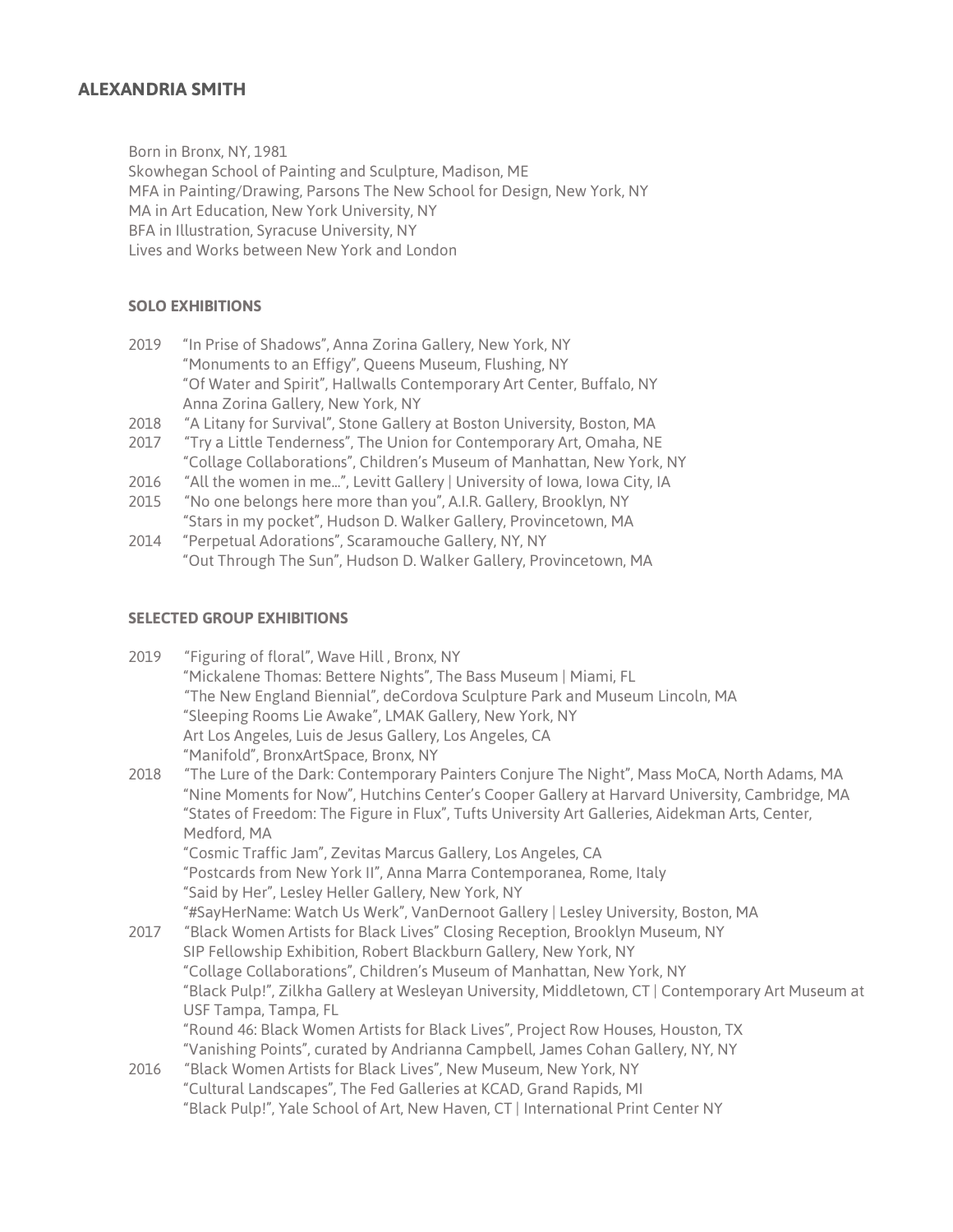# **ALEXANDRIA SMITH**

"Alexandria Smith and Katherine Toukhy". Five Miles Gallery, Brooklyn, NY "Africa's Out", Pioneer Works, Brooklyn, NY "Fraught Imaginaries", Corridor Gallery, Brooklyn, NY (two-person) 2015 "Inside/Outside: Works from the Skowhegan Archives" curated by Michelle Grabner, Common Street Arts Gallery, Waterville, ME "Africa's Out", Barbara Gladstone Gallery, NY, NY "Power, Protest, Resistance", Rush Arts Gallery, NY, NY "Tales and Passions", Galerie Placido, Paris, France "INSITU: Women Artists in Place", Jamaica Center for Arts and Learning, Jamaica, NY "Selected Works: FAWC Fellows", Provincetown Art Association and Museum, MA 2014 "I found God in myself: 40th Anniversary of For Colored Girls", The Schomburg Center for Research in Black Culture, NY, NY "Made in Paint", Sam and Adele Golden Gallery, New Berlin, NY "Last Night I Had a Glimpse of the Good Life", Thierry Goldberg Gallery, NY, NY "I See You: The Politics of Being", Harvey B. Gantt Center, Charlotte, NC "Context and Counteractions", Provincetown Art Association and Museum, MA

### **AWARDS, GRANTS, FELLOWSHIPS & RESIDENCIES:**

- 2019 Queens Museum | Jerome Foundation Fellowship NXTHVN Studio Fellowship, New Haven, CT The Fountainhead Residency, Miami, FL
- 2018 Bemis Center for Contemporary Art, Omaha, NE The MacDowell Colony, Peterborough, NH
- 2017 LMCC Process Space Residency, Governor's Island, NY Yaddo Residency, Saratoga Springs, NY NYU Artivist-in-Residence Fellowship, New York, NY
- 2016 Pollock-Krasner Foundation Grant Elizabeth Foundation for the Arts/Robert Blackburn Studio Immersion Fellowship, NYC
- 2015 Foundation for Contemporary Arts Emergency Grant, NY, NY Virginia A. Myers Visiting Artist in Printmaking *(2015-16),* University of Iowa, IA Skowhegan School of Painting and Sculpture, Madison, ME
- 2014 Fine Arts Work Center Fellowship, *(2014-15),* Provincetown, MA A.I.R. Gallery Fellowship, Brooklyn, NY
- 2013 Fine Arts Work Center Fellowship *(2013-14),* Provincetown, MA Sam and Adele Golden Foundation Artist Residency, New Berlin, NY

#### **BIBLIOGRAPHY**

- 2018 *New American Paintings: Issue 134, Northeast Edition*
- 2016 *"Alexandria Smith: all the women in me.." (exhibition catalogue: including a contribution from Naima J. Keith),*

Levitt Gallery, University of Iowa, Iowa City, IA

Stafford-Davis, Jessica, *"10 Female Artists of Color on the Rise",* The Root.com, March 2016

2014 Frank, Priscilla, *"Alexandria Smith's Adorably Grotesque Cartoons Explore What Little Girls Are* Made Of", Huffington Post, September 2014